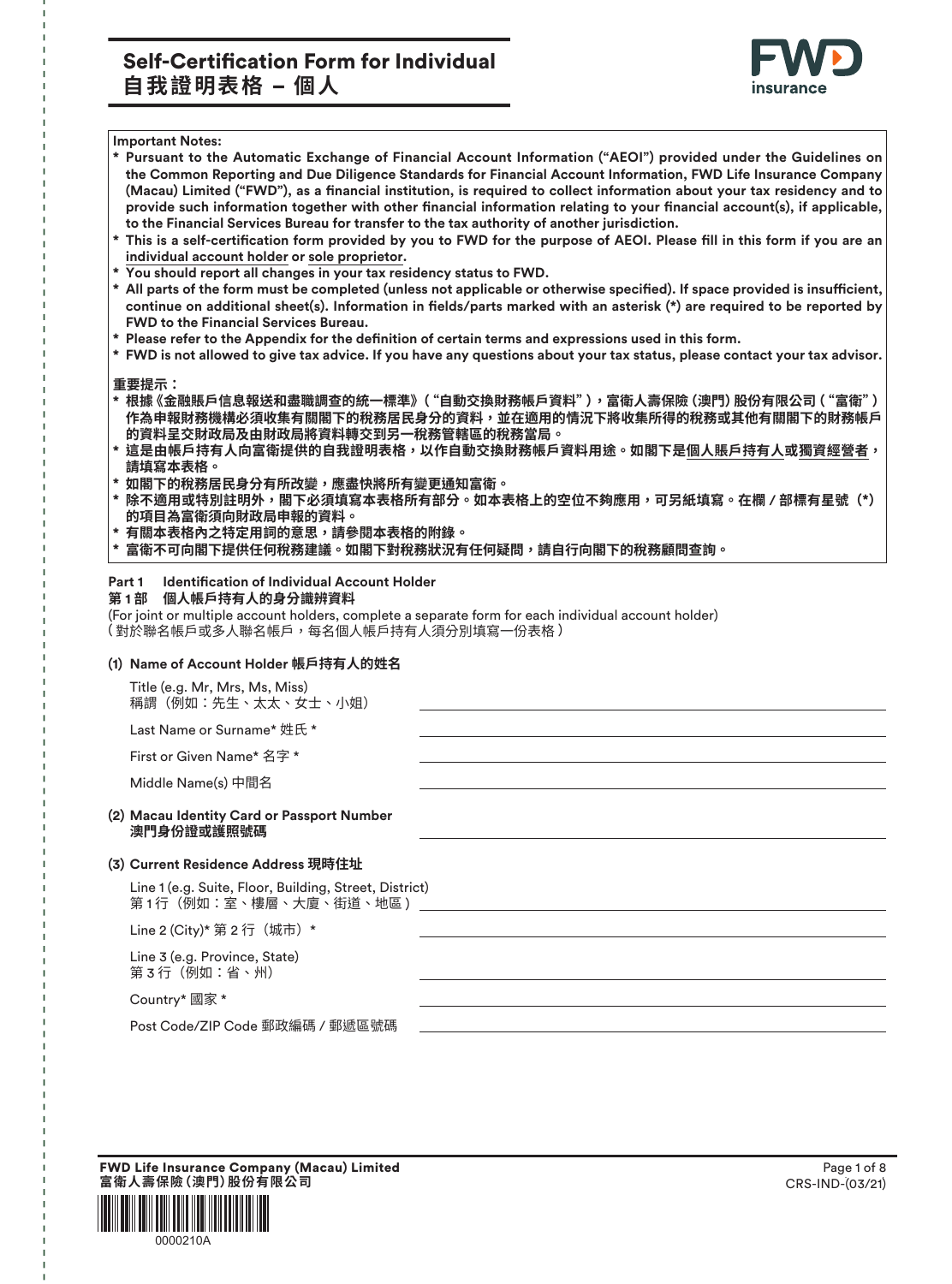| (4) Mailing Address (Complete if different to the current residence address)<br><b>通訊地址</b> (如通訊地址與現時住址不同,填寫此欄)                                              |
|--------------------------------------------------------------------------------------------------------------------------------------------------------------|
| Line 1 (e.g. Suite, Floor, Building, Street, District)<br>第 1 行(例如:室、樓層、大廈、街道、地區)                                                                            |
| Line 2 (City) 第 2 行 (城市) *                                                                                                                                   |
| Line 3 (e.g. Province, State)<br>第3行(例如:省、州)                                                                                                                 |
| Country 國家 *                                                                                                                                                 |
| Post Code/ZIP Code 郵政編碼 / 郵遞區號碼                                                                                                                              |
| (5) Date of Birth* (dd/mm/yyyy)<br>出生日期 * (日 / 月 / 年)                                                                                                        |
| (6) Place of Birth (Not compulsory)<br><b>出生地點</b> (可不填寫)                                                                                                    |
| Town/City 鎮 / 城市                                                                                                                                             |
| Province/State 省 / 州                                                                                                                                         |
| Country 國家                                                                                                                                                   |
| Jurisdiction of Residence and Taxpayer Identification Number or its Functional Equivalent ("TIN")*<br>Part 2<br>居留司法管轄區及稅務編號或具有等同功能的識辨編號(以下簡稱「稅務編號」)*<br>第2部 |

(a) Complete the following table indicating (a) the jurisdiction of residence (including Macau) where the account holder is a resident for tax purposes and (b) the account holder's TIN for each jurisdiction indicated. Indicate all (not restricted to five) jurisdictions of residence.

提供以下資料,列明(a)帳戶持有人的居留司法管轄區,亦即帳戶持有人的稅務管轄區 (澳門包括在內) 及 (b) 該居留司法管 轄區發給帳戶持有人的稅務編號。列出所有(不限於 5 個)居留司法管轄區。

(b) If the account holder is a tax resident of Macau, the TIN is the Macau Identity Card Number. If a TIN is unavailable, provide the appropriate reason A, B or C:

如帳戶持有人是澳門稅務居民,稅務編號是其澳門身份證號碼。如沒有提供稅務編號,必須填寫合適的理由:

- **Reason A** The jurisdiction where the account holder is a resident for tax purposes does not issue TINs to its residents.
- 理由 A 帳戶持有人的居留司法管轄區並沒有向其居民發出稅務編號。
- **Reason B** The account holder is unable to obtain a TIN. Explain why the account holder is unable to obtain a TIN if this reason is selected.

理由 B – 帳戶持有人不能取得稅務編號。如選取這一理由,解釋帳戶持有人不能取得稅務編號的原因。

- **Reason C** TIN is not required. Select this reason only if the authorities of the jurisdiction of residence do not require the TIN to be disclosed.
- 理由 C 帳戶持有人毋須提供稅務編號。居留司法管轄區的主管機關不需要帳戶持有人披露稅務編號。

| Jurisdiction of<br><b>Residence</b><br>居留司法管轄區 | <b>TIN</b><br>稅務編號 | Enter Reason A, B or C if<br>no TIN is available<br>如沒有提供稅務編號,<br>填寫理由A、B或C | Explain why the account holder is<br>unable to obtain a TIN if you have<br>selected Reason B<br>如選取理由 B,解釋帳戶持有人不能取得<br>稅務編號的原因 |  |
|------------------------------------------------|--------------------|-----------------------------------------------------------------------------|--------------------------------------------------------------------------------------------------------------------------------|--|
| (1)                                            |                    |                                                                             |                                                                                                                                |  |
| (2)                                            |                    |                                                                             |                                                                                                                                |  |
| (3)                                            |                    |                                                                             |                                                                                                                                |  |
| (4)                                            |                    |                                                                             |                                                                                                                                |  |
| (5)                                            |                    |                                                                             |                                                                                                                                |  |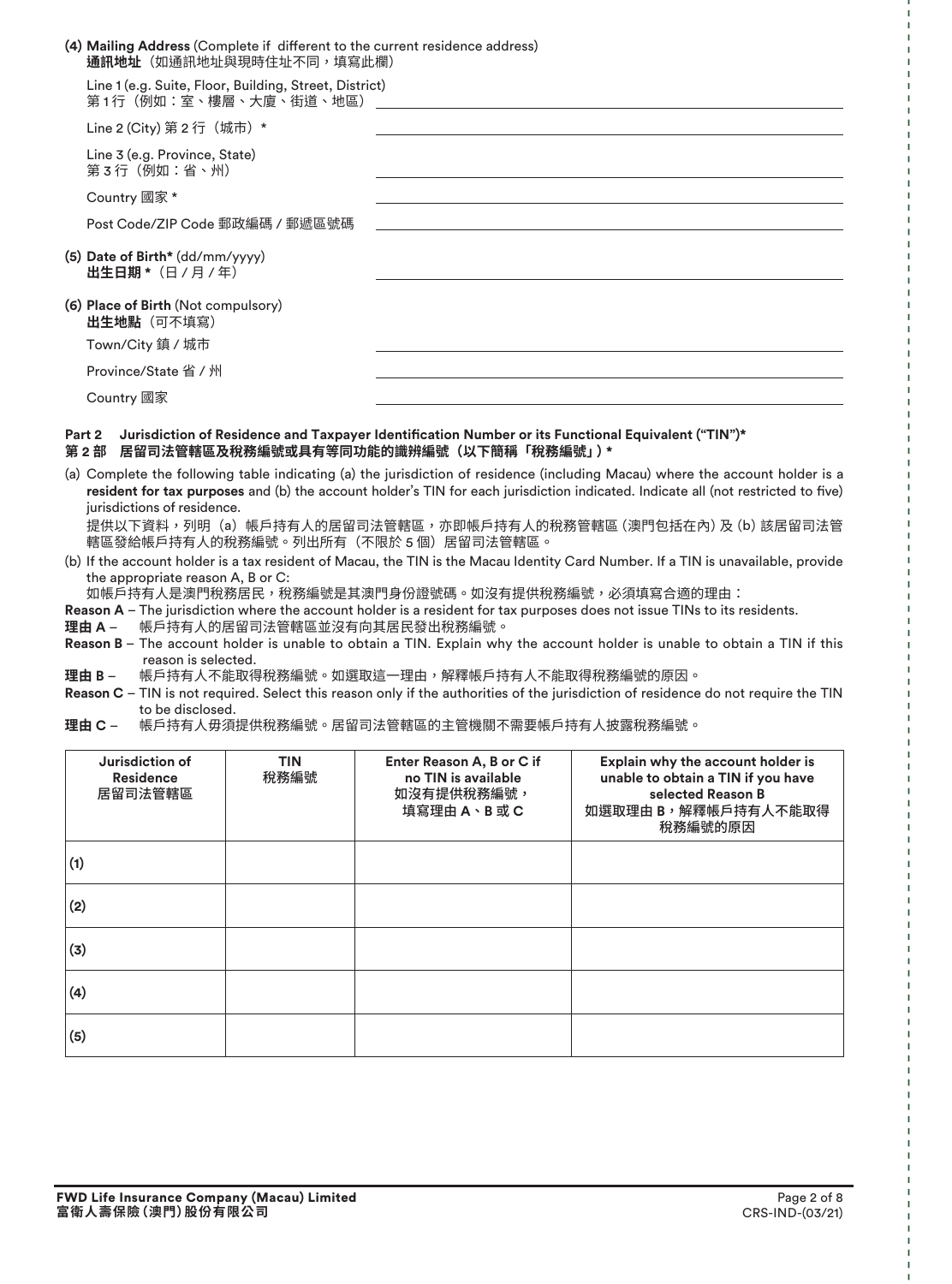#### **Part 3 Declarations and Signature** 第3部 聲明及簽署

I acknowledge and agree that (a) the information contained in this form is collected and may be kept by FWD for the purpose of Automatic Exchange of Financial Account Information, and (b) such information and information regarding the account holder and any reportable account(s) may be reported by FWD to the Financial Services Bureau of the Government of the Macau Special Administrative Region and exchanged with the tax authorities of another jurisdiction or jurisdictions in which the account holder may be resident for tax purposes, pursuant to the exchange of financial account information provided under the Guidelines on the Common Reporting and Due Diligence Standards for Financial Account Information.

本人知悉及同意,根據《金融賬戶信息報送和盡職調查的統一標準》,富衛可 (a) 收集本表格所載資料並可備存作自動交換財務帳 戶資料用途,及 (b) 將該等資料和關於帳戶持有人及任何須申報帳戶的資料向澳門特別行政區政府財政局申報,從而將資料轉交 到帳戶持有人的居留司法管轄區的稅務當局。

I certify that I am the account holder/I am authorized to sign for the account holder<sup>#</sup> of all the account(s) to which this form relates.

本人證明,就與本表格所有相關的帳戶,本人是帳戶持有人 / 本人獲帳戶持有人授權簽署本表格 #。

I undertake to advise FWD of any change in circumstances which affects the tax residency status of the individual identified in Part 1 of this form or causes the information contained herein to become incorrect, and to provide FWD with a suitably updated self-certification form within 30 days of such change in circumstances.

本人承諾,如情況有所改變,以致影響本表格第1部所述的個人的稅務居民身分,或引致本表格所載的資料不正確,本人會通知 富衛,並會在情況發生改變後 30 日內,向富衛提交一份已適當更新的自我證明表格。

**I declare that the information given and statements made in this form are, to the best of my knowledge and belief, true, correct and complete.**

本人聲明就本人所知所信,本表格內所填報的所有資料和聲明均屬真實、正確和完備。

**Signature 簽署** 

Name 姓名

| Capacity 身分 | (Indicate the capacity if you are not the individual<br>identified in Part1. If signing under a power of attorney,<br>attach a certified copy of the power of attorney.)<br>( 如閣下不是第 1 部所述的個人,請說明閣下的身<br>分。如閣下是以授權身分簽署本表格,請提供該<br>授權書的核證副本。 |
|-------------|---------------------------------------------------------------------------------------------------------------------------------------------------------------------------------------------------------------------------------------------|
|             |                                                                                                                                                                                                                                             |

Date (dd/mm/yyyy) 日期 (日 / 月 / 年)

#### **# Delete as appropriate # ⵅ♶黠欽罏**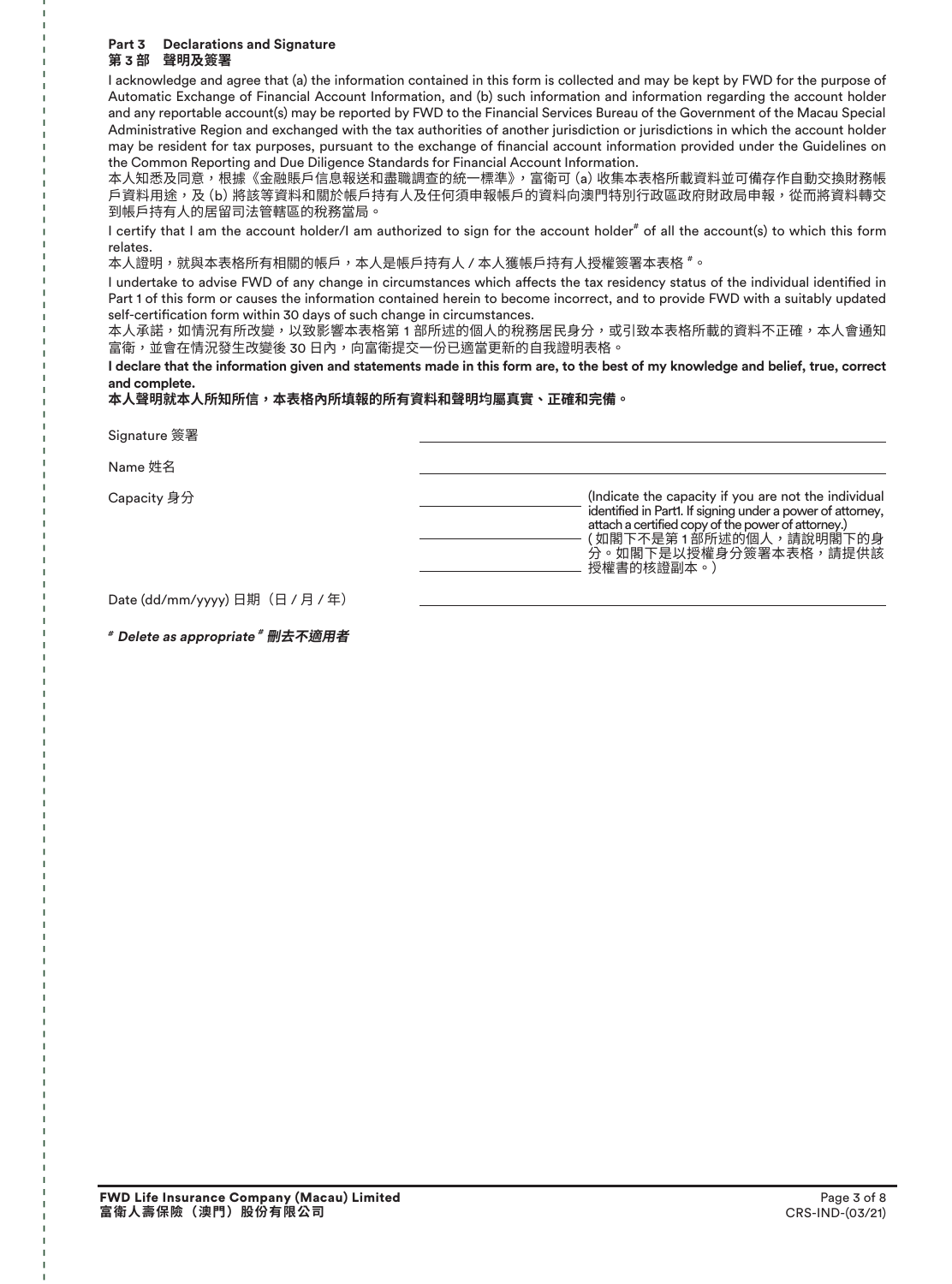### Appendix-Definition 附錄ㄧ自我證明表格所載的用詞釋義

Note: The definitions below are provided to assist you to complete the self-certification form (the "Form"). If you have any questions concerning the terms and expressions used in the Form, please contact your tax advisor.

注意:以下釋義只用以協助閣下 / 貴公司填寫自我證明表格 ( "本表格" )。如閣下 / 貴公司對本表格所載的用詞有任何疑問,請自行 咨詢閣下 / 貴公司的稅務顧問。

## **"Account Holder"**「帳戶持有人」

The Account Holder" is the person listed or identified as the holder of a financial account by the Financial Institution that maintains the account. This is regardless of whether such person is a flow-through Entity. Thus, for example, if a trust or an estate is listed as the holder or owner of a financial account, the trust or estate is the Account Holder, rather than the trustee or the trust's owners or beneficiaries. Similarly, if a partnership is listed as the holder or owner of a financial account, the partnership is the Account Holder, rather than the partners in the partnership.

「帳戶持有人」指被維持該財務帳戶的財務機構列明為或識辨為帳戶的持有人的人士,不論該人士是否為過渡實體。所以,如果 -個信託或遺產被列明為某財務帳戶的持有人或擁有人,則帳戶持有人是該信託或遺產,而非受託人、信託的擁有人或受益人。 同樣地,加果一個合夥被列明為某財務帳戶的持有人或擁有人,則帳戶持有人是該合夥,而非合夥的合夥人。

A person, other than a Financial Institution, holding a financial account for the benefit or account of another person as agent, custodian, nominee, signatory, investment advisor, intermediary, or legal guardian, is not treated as the Account Holder. In these circumstances that other person is the Account Holder. For example in the case of a parent/child relationship where the parent is acting as a legal guardian, the child is regarded as the Account Holder.

除財務機構外,若有關人士以代理人、託管人、代名人、簽署人、投資顧問、中介人或合法監護人身份代其他人士持有財務帳戶<sup>,</sup> 他不會被視為帳戶持有人。在這種情況下,帳戶持有人應為該其他人士。以一個家長與子女開立的帳戶為例,如帳戶以家長為子 女的合法監護人名義開立,子女會被視為帳戶持有人。

With respect to a jointly held account, each joint holder is treated as an Account Holder.

聯名帳戶內的每個持有人都被視為帳戶持有人。

# **"Active NFE"**「⚺⹛ꬌ財務實體」

An NFE is an Active NFE if it meets any of the criteria listed below. In summary, those criteria refer to:

- active NFEs by reason of income and assets;
- publicly traded NFEs;
- Governmental Entities, International Organisations, Central Banks, or their wholly owned Entities;
- holding NFEs that are members of a nonfinancial group;
- start-up NFEs;
- NFEs that are liquidating or emerging from bankruptcy;
- treasury centres that are members of a nonfinancial group; or
- non-profit NFEs.

「主動非財務實體」指符合任何以下準則的非財務實體,總括而言,有關準則指:

- 符合相關收入及資產規定的主動非財務實體;
- 其股票被公開進行買賣的非財務實體;
- 政府實體、國際組織、中央銀行或其全權擁有的實體;
- 屬並非財務集團成員的控權非財務實體;
- 倞成用的非財務實體;
- 正谁行清盤或出現破產的非財務實體;
- 屬並非財務集團成員的財資中心;或
- 非暑ⵄ的非財務實體。

An entity will be classified as Active NFE if it meets any of the following criteria: 如符合任何以下準則,實體會被分類為主動非財務實體:

- (a) less than 50% of the NFE's gross income for the preceding calendar year or other appropriate reporting period is passive income and less than 50% of the assets held by the NFE during the preceding calendar year or other appropriate reporting period are assets that produce or are held for the production of passive income; 在該年的對上一個公曆年或其他適當申報期,該非財務實體的總收入中少於 50% 屬被動收入;及在該公曆年或其他適當申報 期內,該非財務實體持有的資產中,少於 50% 屬產生被動收入的資產,或屬為產生被動收入而持有的資產;
- (b) the stock of the NFE is regularly traded on an established securities market or the NFE is a Related Entity of an Entity the stock of which is regularly traded on an established securities market;

該非財務實體的股票或該非財務實體的有關連實體股票,在某具規模證券市場中,被經常進行買賣;

(c) the NFE is a governmental Entity, an international organisation, a central bank, or an Entity wholly owned by one or more of the foregoing;

該非財務實體屬政府實體、國際組織、中央銀行或由一個或多於一個前述的實體全權擁有的實體;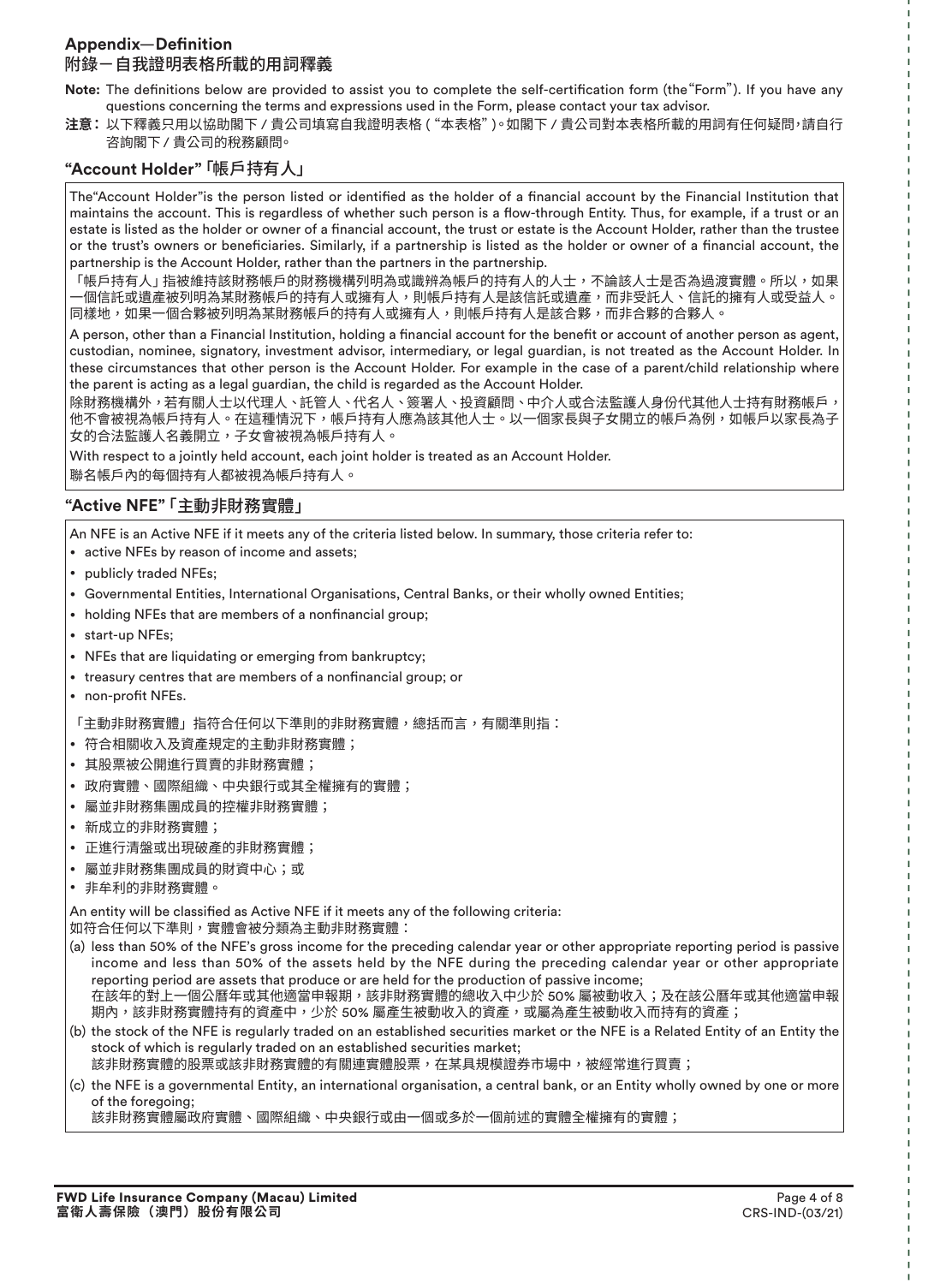(d) substantially all of the activities of the NFE consist of holding (in whole or in part) the outstanding stock of, or providing financing and services to, one or more subsidiaries that engage in trades or businesses other than the business of a Financial Institution, except that an Entity does not qualify for this status if the Entity functions (or holds itself out) as an investment fund, such as a private equity fund, venture capital fund, leveraged buyout fund, or any investment vehicle whose purpose is to acquire or fund companies and then hold interests in those companies as capital assets for investment purposes;

該非財務實體的活動中,相當大部分是以下活動:持有一間或多於一間從事財務機構業務以外的交易或業務的附屬公司的全 部或部分已發行股份,或向該等附屬公司提供資金及服務。但不包括以下情況:該實體以投資基金形式運作,或顯示本身是 投資基金,例如私人股權基金、創業資本基創業資本基金、槓桿式收購基金,或以下述活動為目標的投資工具:購買或資助 任何公司,然後為投資目的,持有該等公司的權益作為資本資產;

- (e) the NFE is not yet operating a business and has no prior operating history, (a"start-up NFE") but is investing capital into assets with the intent to operate a business other than that of a Financial Institution, provided that the NFE does not qualify for this exception after the date that is 24 months after the date of the initial organisation of the NFE; 該非財務實體(「新成立的非財務實體」)尚未經營業務,亦沒有在過往經營業務,及正出於經營財務機構業務以外的業務的 意圖,而將資金投資於資產。但不包括組成已超過 24 個月的非財務實體;
- (f) the NFE was not a Financial Institution in the past five years, and is in the process of liquidating its assets or is reorganising with the intent to continue or recommence operations in a business other than that of a Financial Institution; 該非財務實體在過往 5 年內並非財務機構,並且正對其資產進行清盤;或出於繼續或重新展開經營財務機構業務以外的業務 的意圖,而進行重組;
- (g) the NFE primarily engages in financing and hedging transactions with, or for, Related Entities that are not Financial Institutions, and does not provide financing or hedging services to any Entity that is not a Related Entity, provided that the group of any such Related Entities is primarily engaged in a business other than that of a Financial Institution; or 該非財務實體主要從事與該實體的屬並非財務機構的有關連實體進行融資及對沖交易,或為該等有關連實體進行融資及對沖 交易;但並沒有向並非其有關連實體的任何實體,提供融資或對沖服務。而其有關連實體所屬的集團,主要從事財務機構業 務以外的業務;或
- (h) the NFE meets all of the following requirements (a non-profit NFE") :
- 該非財務實體符合以下所有要求 ( 「非牟利的非財務實體」):
	- (i) it is established and operated in its jurisdiction of residence exclusively for religious, charitable, scientific, artistic, cultural, athletic, or educational purposes; or it is established and operated in its jurisdiction of residence and it is a professional organisation, business league, chamber of commerce, labour organisation, agricultural or horticultural organisation, civic league or an organisation operated exclusively for the promotion of social welfare; 該非財務實體在其居留司法管轄區成立和營運是純粹為了宗教、慈善、科學、藝術、文化、體育或教育的目的;或該非 財務實體在其居留司法管轄區成立和營運,並且是專業組織、商業協會、總商會、勞工組織、農業或園藝組織、文化協會, 或純粹為了促進社會福利而營運的組織;
	- (ii) it is exempt from income tax in its jurisdiction of residence; 該非財務實體在其居留司法管轄區獲豁免,而無須繳付入息稅;
	- (iii) it has no shareholders or members who have a proprietary or beneficial interest in its income or assets; 該非財務實體並沒有任何符合以下說明的股東或成員︰對該實體的收入或資產,擁有所有權權益或實益權益;
	- (iv) the applicable laws of the NFE's jurisdiction of residence or the NFE's formation documents do not permit any income or assets of the NFE to be distributed to, or applied for the benefit of, a private person or non-charitable Entity other than pursuant to the conduct of the NFE's charitable activities, or as payment of reasonable compensation for services rendered, or as payment representing the fair market value of property which the NFE has purchased; and 該非財務實體的居留司法管轄區的適用法律,或該實體的成立文件,並不准許該實體的任何收入或資產,分配予私人或 非慈善實體,或為私人或非慈耆體的利益而運用該收入或資產,除非該項分配或運用是依據該實體所進行的慈善活動 而作出的;或作為支付已提供的服務的合理補償的;或作為該實體以公平市值購買任何物業的付款的;及
	- (v) the applicable laws of the NFE's jurisdiction of residence or the NFE's formation documents require that, upon the NFE's liquidation or dissolution, all of its assets be distributed to a governmental entity or other non-profit organisation, or escheat to the government of the NFE's jurisdiction of residence or any political subdivision. 該非財務實體的居留司法管轄區的適用法律 ( 或該非財務實體的成立文件 ) 規定,該非財務實體一旦清盤或解散,其所有 資產均須分配予某政府實體或其他非牟利組織,或須交還予該居留司法管轄區的政府,或該政府的政治分部。

# "Control"「控權」

"Control"over an Entity is generally exercised by the natural person(s) who ultimately has a controlling ownership interest (typically on the basis of a certain percentage (e.g. 25%)) in the Entity. Where no natural person(s) exercises control through ownership interests, the Controlling Person(s) of the Entity will be the natural person(s) who exercises control of the Entity through other means. Where no natural person(s) is/are identified as exercising control of the Entity through ownership interests, the Controlling Person of the Entity is deemed to be the natural person who holds the position of senior managing official or exercises ultimate control over the management of the Entity.

自然人對某實體的「控權」,通常透過其在實體的控制擁有權權益(典型地會按某個百分比(例如 25%)為基準)行使。如沒有自然 人透過擁有權權益行使控制,該實體的控權人將會是透過其他方式對該實體行使控制的自然人;如沒有自然人識辨為透過擁有權 權益對某實體行使控制,該實體的控權人將會設定為處於高級行政人員位置或對該實體的管理行使最終控制權的自然人。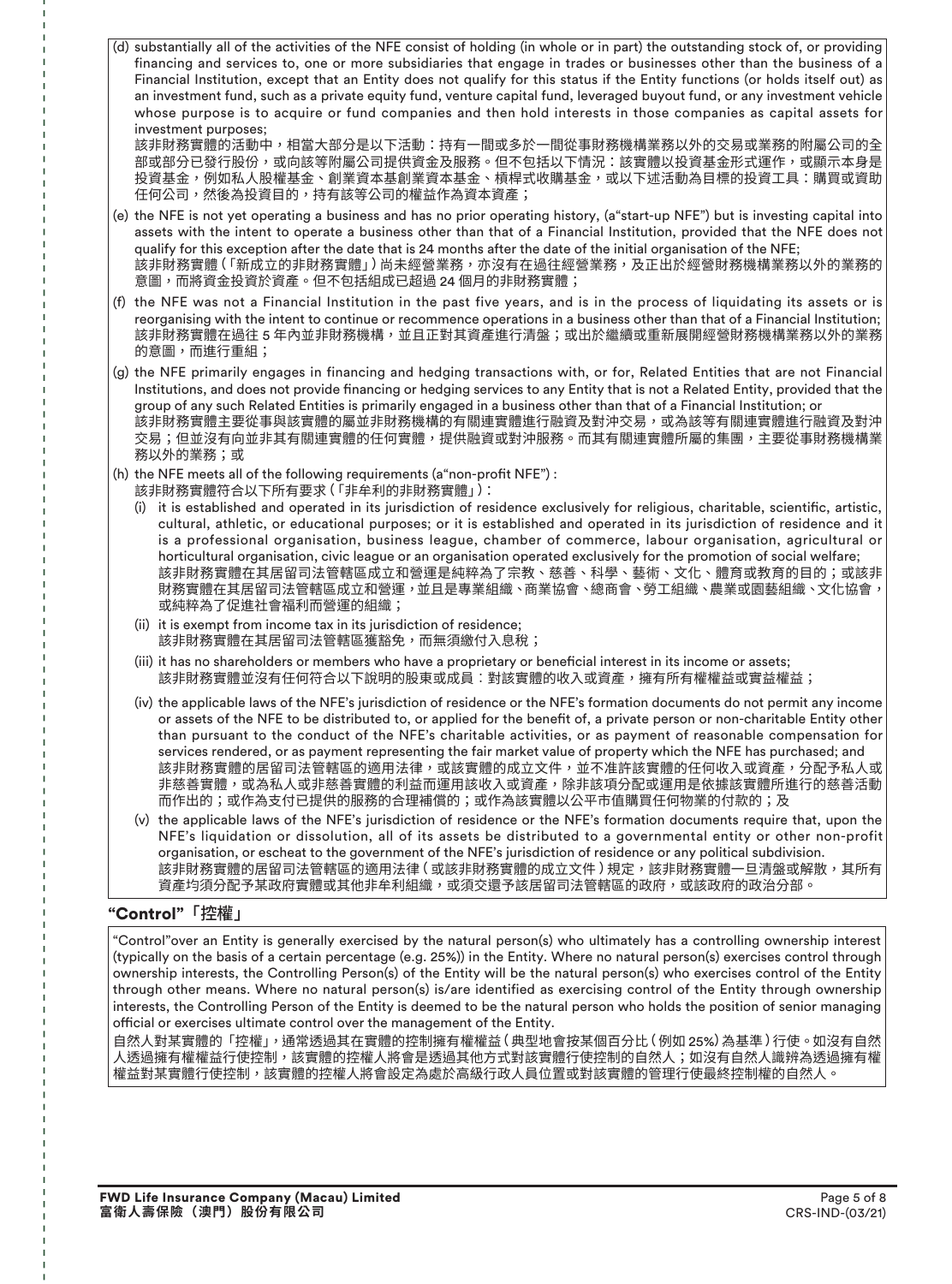**"Controlling Person(s)"**「控權人」

"Controlling Persons"are the natural person(s) who exercise control over an Entity. In the case of a trust, the Controlling Person(s) are the settlor(s), the trustee(s), the protector(s) (if any), the beneficiary(ies) or class(es) of beneficiaries, or any other natural person(s) exercising ultimate effective control over the trust (including through a chain of control or ownership). The settlor(s), the trustee(s), the protector(s) (if any), and the beneficiary(ies) or class(es) of beneficiaries, must always be treated as Controlling Persons of a trust, regardless of whether or not any of them exercises control over the activities of the trust.

「控權人」指對該實體行使控制權的自然人。就信託而言,「控權人」指屬該信託的財產授予人、受託人、保護人(如有的話)、 受益人或某類別受益人的成員的個人;或任何自然人對該信託的管理行使最終控制權 ( 包括透過一連串的控制或擁有權 )。財產 授予人、受託人、保護人 ( 如有的話 )、受益人或某類別受益人的成員的個人會被視為信託的「控權人」,不論該等人士是否對該 信託的活動行使控制權。

Where the settlor, trustee, protector or beneficiary of a trust are themselves Entities then the Controlling Persons of the settlor, trustee, protector or beneficiary must be treated as Controlling Persons of the trust.

如財產授予人、受託人、保護人或受益人為實體,財產授予人、受託人、保護人或受益人的「控權人」會被視為信託的「控權人」。

In the case of a legal arrangement other than a trust,"Controlling Person(s)"means persons in equivalent or similar positions to those of a trust.

就並非信託的法律安排,「控權人」指相等於或處於一個相類於信託的人士。

### **"Custodial Institution"**「託管機構」

The term"Custodial Institution"means any Entity that holds, as a substantial portion of its business, financial assets for the account of others. This is where the Entity's gross income attributable to the holding of financial assets and related financial services equals or exceeds 20% of the Entity's gross income during the shorter of: (i) the three-year period that ends on 31 December (or the final day of a non-calendar year accounting period) prior to the year in which the determination is being made; or (ii) the period during which the Entity has been in existence.

「託管機構」一詞指符合以下說明的實體:該實體為他人的帳戶持有財務資產,而如此持有該等財務資產,在其業務中佔相當大 部分。在這情況下,該實體可歸因於持有財務資產及相關的財務服務的總收入,相等於或超過該實體在以下期間 ( 兩者中以較短 者為準 ) 的總收入的 20%:(i) 在斷定某實體是否託管機構的年份之前的、截至 12 月 31 日 ( 或非公曆年會計期的最後一日 ) 為止 的 3 年期間;(ii) 該實體存在的期間。

### **"Depository Institution"**「存款機構」

The term "Depository Institution" means an authorized institution that accepts deposits in the ordinary course of a banking or similar business.

「存款機構」一詞指在銀行業務或相類業務的通常運作中接受存款的實體。

### **"Entity"**「實體」

The term"Entity"means a legal person or a legal arrangement, such as a corporation, organization, partnership, trust or foundation. This term covers any person other than an individual (i.e. a natural person). 「實體」一詞指法人或法律安排,例如﹕法團、組織、合夥、信託或基金會。該詞涵蓋並非個人 ( 即自然人 ) 的人士。

### **"Financial Institution"**「財務機構」

The term"Financial Institution"means a"Custodial Institution", a "Depository Institution", an "Investment Entity", or a"Specified Insurance Company".

「財務機構」一詞指「託管機構」、「存款機構」、「投資實體」或「指明保險公司」。

**"Investment Entity"**「投資實體」

The term"Investment Entity"means:

「投資實體」 一詞指:

(a) a corporation licensed to carry out one or more of the following regulated activities –

- (i) dealing in securities;
- (ii) trading in futures contracts;
- (iii) leveraged foreign exchange trading;
- (iv) asset management;
- (a) 獲發牌進行一項或多於一項以下受規管活動的法團
	- (i) 證券交易;
	- (ii) 期貨合約買賣;
	- (iii) 槓桿式外匯交易;
	- (iv) 資產管理;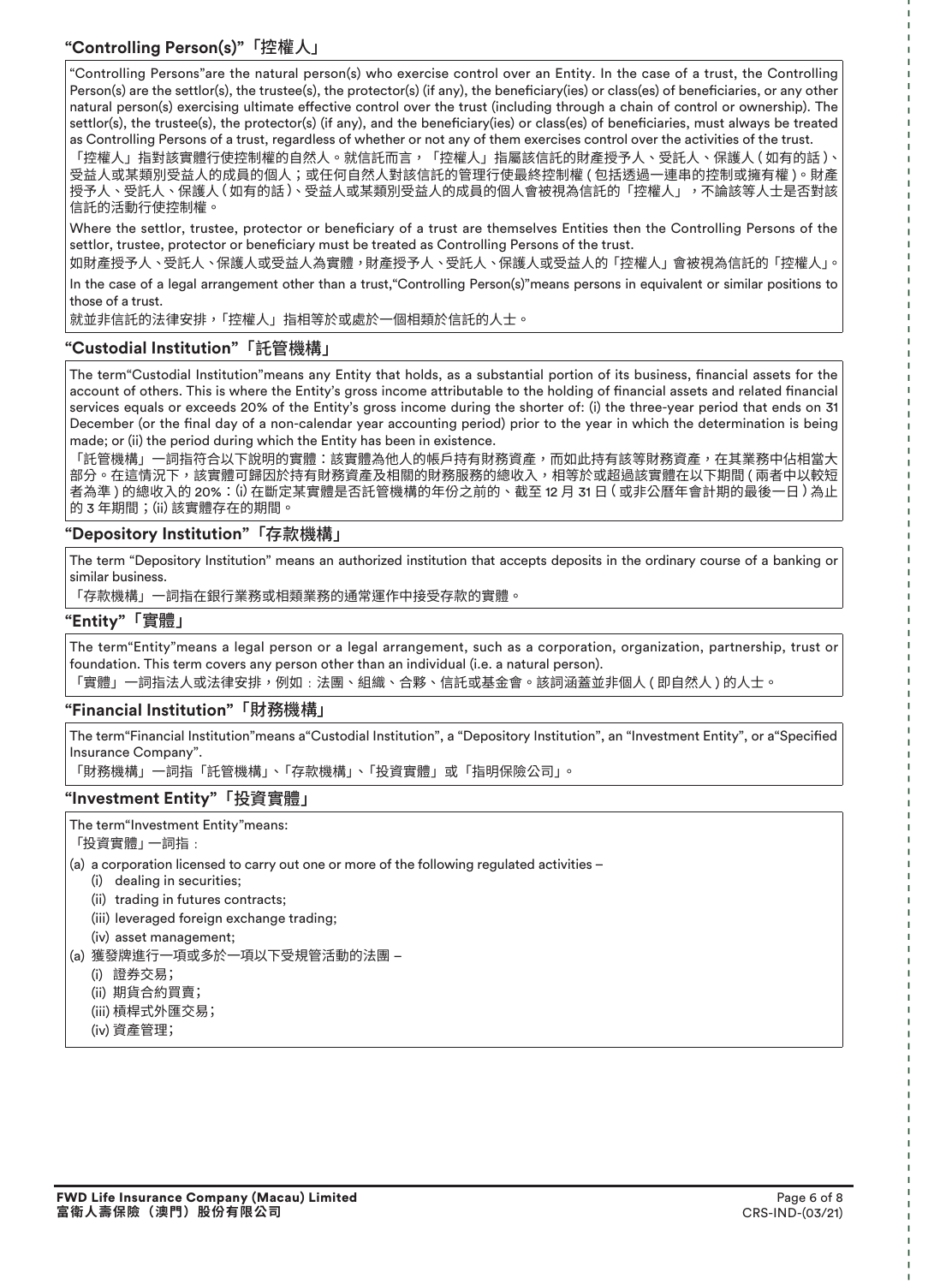(b) an institution registered to carry out one or more of the following regulated activities –

- (i) dealing in securities;
- (ii) trading in futures contracts;
- (iii) asset management;
- (b) 獲鏽ⱁ進行一項或多於一項以下受規管活動的機構
	- (i) 證券交易;
	- (ii) 期貨合約買賣;
	- (iii) 資產管理;
- (c) a collective investment scheme;
- (c) 獲認可的集體投資計劃;
- (d) an Entity that primarily conducts as a business one or more of the following activities or operations for or on behalf of a customer:
	- (i) trading in money market instruments (cheques, bills, certificates of deposit, derivatives, etc.); foreign exchange; exchange, interest rate and index instruments; transferable securities; or commodity futures trading
	- (ii) individual and collective portfolio management; or
	- (iii) otherwise investing, administering, or managing Financial Assets or money on behalf of other entity or individual. Such activities or operations do not include rendering non-binding investment advice to a customer.
- (d) 符合以下說明的實體:主要為或代表其客户從事一項或多於一項以下活動,或主要為或代表其客户運作一項或多於一項以下 項目,作為業務:
	- (i) 買賣貨幣市場工具 ( 如支票、匯票、存款證及衍生工具等 )、外匯、兌換、息率及指數工具、可轉讓證券及商品期貨; (ii) 個人及꧌體投資組合管理;
	- (iii) 以其他方式,代其他實體或個人投資、處理或管理財務資產或金錢。該等活動或運作並不包括向客戶提供非約束性投資 諮詢。
- (e) the second type of "Investment Entity" ("Investment Entity managed by another Financial Institution") is any Entity the gross income of which is primarily attributable to investing, reinvesting, or trading in financial assets where the Entity is managed by another Entity that is a Depository Institution, a Custodial Institution, a Specified Insurance Company, or an Investment Entity described in (a), (b), (c) or (d) above.
- (e) 另一類投資實體 ( 由另一財務機構管理的投資實體 ) 是指其總收入主要可歸因於財務資產的投資、再投資或買賣並由另一存 款機構、託管機構、指明保險公司或屬上述 (a)、(b)、(c) 及 (d) 項所述的投資實體管理的實體。

### **"Investment Entity managed by another Financial Institution and located in a Non-Participating Jurisdiction"** 「位於非參與稅務管轄區並由另一財務機構管理的投資實體」

The term "Investment Entity that is managed by another Financial Institution and located in a Non-Participating Jurisdiction" means any Entity the gross income of which is primarily attributable to investing, reinvesting, or trading in financial assets if the Entity is (i) managed by a Financial Institution and (ii) not a Participating Jurisdiction Financial Institution.

「位於非參與稅務管轄區並由另一財務機構管理的投資實體」一詞指其總收入主要可歸因於財務資產的投資、再投資或買賣的實體 且該實體是 (i) 由一個財務機構管理;及 (ii) 非參與稅務管轄區財務機構。

# **"Investment Entity managed by another Financial Institution"**「歋〥♧財務機構管椚涸投資實體」

An Entity is "managed by" another Entity if the managing Entity performs, either directly or through another service provider on behalf of the managed Entity, any of the activities or operations described in paragraph (d) above in the definition of "Investment Entity".

An Entity only manages another Entity if it has discretionary authority to manage the other Entity's assets (either in whole or part). Where an Entity is managed by a mix of Financial Institutions, NFEs or individuals, the Entity is considered to be managed by another Entity that is a Depository Institution, a Custodial Institution, a Specified Insurance Company, or an Investment Entity described in (a), (b), (c) or (d) above, if any of the managing Entities is such another Entity.

如果一個實體直接或通過另一服務提供者代表另一實體進行任何上述投資實體的定義 (d) 項所述的活動或運作,則該另一實體會 被視為由該管理實體所管理。

一個實體只有在有權自行管理另一實體的部分或全部資產的情況下,才會被視為可管理該另一實體。當一個實體由財務機構、非 財務實體或個人的組合管理時,如果某一管理實體為存款機構、託管機構、指明保險公司或屬上述 (a)、(b)、(c) 及或 (d) 項所述 的投資實體的實體,則該實體會被視為由另一實體管理。

# **"NFE"**「ꬌ財務實體」

An "NFE" is any Entity that is not a Financial Institution. 「非財務實體」指並非財務機構的實體。

### **"Participating Jurisdiction"**「莅玅務管鱨⼦」

A"Participating Jurisdiction" means a jurisdiction outside Macau that is specified in Part D, Sub-paragraph 5 of Section VIII of the Guidelines on the Common Reporting and Due Diligence Standards for Financial Account Information. 「參與稅務管轄區」指金融賬戶信息報送和盡職調查的統一標準第 VIII 節 D 段第 5 分段所指明的、在澳門以外的稅務管轄區。